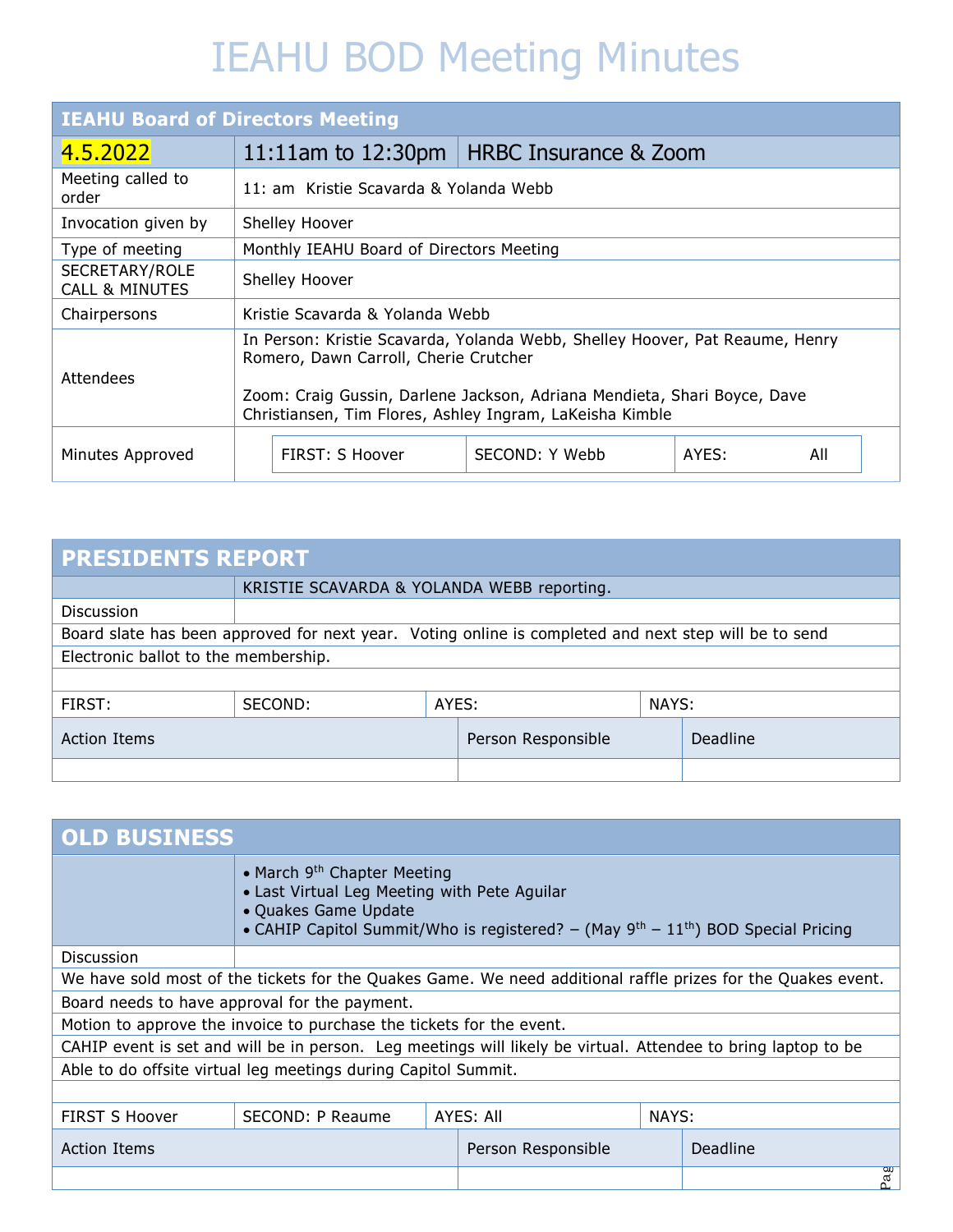| <b>NEW BUSINESS</b> |                                                                                                                                                                              |  |  |  |  |  |  |  |  |
|---------------------|------------------------------------------------------------------------------------------------------------------------------------------------------------------------------|--|--|--|--|--|--|--|--|
|                     | • Expo Update – May $18th$ @ the Riverside Convention Center<br>• Vanguard Fun Event - (June 2022)<br>• Golf Tournament - June 20 <sup>th</sup> @ Victoria Club in Riverside |  |  |  |  |  |  |  |  |
| Discussion          |                                                                                                                                                                              |  |  |  |  |  |  |  |  |
|                     | Expo update $-$ we are finalizing the agenda. Most speakers are confirmed.                                                                                                   |  |  |  |  |  |  |  |  |
|                     | Kristie presented the tentative schedule - copy attached.                                                                                                                    |  |  |  |  |  |  |  |  |
|                     |                                                                                                                                                                              |  |  |  |  |  |  |  |  |
|                     |                                                                                                                                                                              |  |  |  |  |  |  |  |  |
|                     |                                                                                                                                                                              |  |  |  |  |  |  |  |  |
|                     |                                                                                                                                                                              |  |  |  |  |  |  |  |  |
|                     |                                                                                                                                                                              |  |  |  |  |  |  |  |  |
|                     |                                                                                                                                                                              |  |  |  |  |  |  |  |  |
|                     |                                                                                                                                                                              |  |  |  |  |  |  |  |  |
|                     |                                                                                                                                                                              |  |  |  |  |  |  |  |  |
|                     |                                                                                                                                                                              |  |  |  |  |  |  |  |  |
| FIRST:              | AYES:<br>SECOND:<br>NAYS:                                                                                                                                                    |  |  |  |  |  |  |  |  |
| <b>Action Items</b> | Deadline<br>Person Responsible                                                                                                                                               |  |  |  |  |  |  |  |  |
|                     |                                                                                                                                                                              |  |  |  |  |  |  |  |  |

| <b>TREASURER REPORT</b> |                                         |  |           |       |  |  |  |  |  |
|-------------------------|-----------------------------------------|--|-----------|-------|--|--|--|--|--|
|                         | PAT REAUME reporting.                   |  |           |       |  |  |  |  |  |
| Discussion              | March Financial reports were presented. |  |           |       |  |  |  |  |  |
|                         |                                         |  |           |       |  |  |  |  |  |
| Conclusions             |                                         |  |           |       |  |  |  |  |  |
|                         |                                         |  |           |       |  |  |  |  |  |
|                         |                                         |  |           |       |  |  |  |  |  |
| FIRST: S Hoover         | SECOND: Y Webb                          |  | AYES: All | NAYS: |  |  |  |  |  |
| <b>Action Items</b>     | Person Responsible<br>Deadline          |  |           |       |  |  |  |  |  |
|                         |                                         |  |           |       |  |  |  |  |  |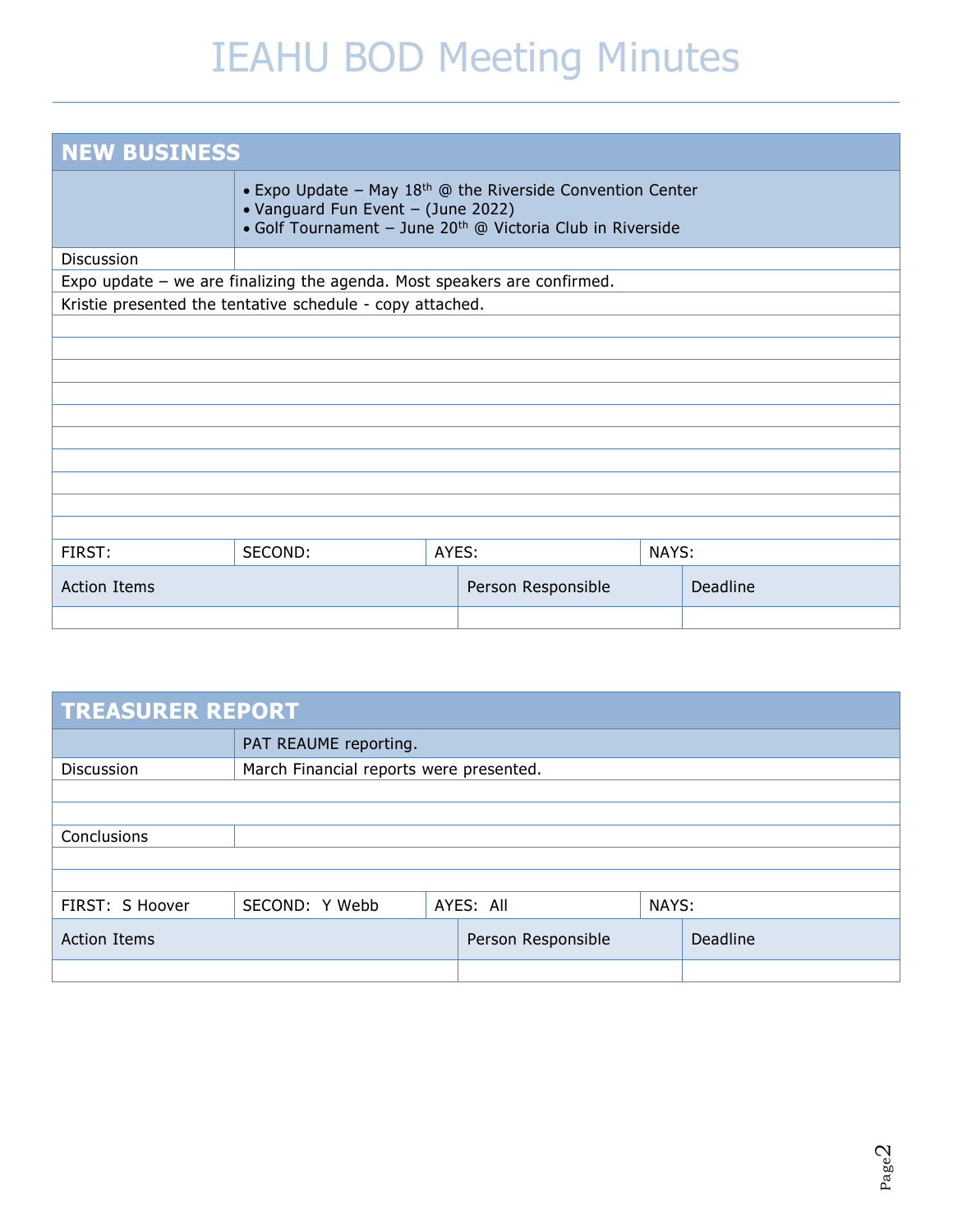| <b>PRESIDENT ELECT REPORT</b> |                                |       |                    |       |          |  |  |  |  |  |
|-------------------------------|--------------------------------|-------|--------------------|-------|----------|--|--|--|--|--|
|                               | SHARI BOYCE reporting.         |       |                    |       |          |  |  |  |  |  |
| Discussion                    | See Expo Update (New Business) |       |                    |       |          |  |  |  |  |  |
|                               |                                |       |                    |       |          |  |  |  |  |  |
|                               |                                |       |                    |       |          |  |  |  |  |  |
|                               |                                |       |                    |       |          |  |  |  |  |  |
| FIRST:                        | SECOND:                        | AYES: |                    | NAYS: |          |  |  |  |  |  |
| <b>Action Items</b>           |                                |       | Person Responsible |       | Deadline |  |  |  |  |  |
|                               |                                |       |                    |       |          |  |  |  |  |  |

| <b>MEMBERSHIP &amp; RETENTION REPORT</b>              |                                                                  |             |  |       |  |  |  |  |  |  |
|-------------------------------------------------------|------------------------------------------------------------------|-------------|--|-------|--|--|--|--|--|--|
| DAVID CHRISTENSEN reporting.                          |                                                                  |             |  |       |  |  |  |  |  |  |
| Discussion                                            | New Member - Chris Patton Side Care Health                       |             |  |       |  |  |  |  |  |  |
|                                                       | 5 billed but not paid and 3 lapsed. Our total membership is 124. |             |  |       |  |  |  |  |  |  |
|                                                       |                                                                  |             |  |       |  |  |  |  |  |  |
|                                                       |                                                                  |             |  |       |  |  |  |  |  |  |
|                                                       |                                                                  |             |  |       |  |  |  |  |  |  |
| FIRST:                                                | SECOND:                                                          | <b>AYES</b> |  | NAYS: |  |  |  |  |  |  |
| Deadline<br><b>Action Items</b><br>Person Responsible |                                                                  |             |  |       |  |  |  |  |  |  |
|                                                       |                                                                  |             |  |       |  |  |  |  |  |  |

| PROFESSIONAL DEVELOPMENT REPORT                       |                                                                  |                                                                                     |  |     |       |  |  |  |  |  |
|-------------------------------------------------------|------------------------------------------------------------------|-------------------------------------------------------------------------------------|--|-----|-------|--|--|--|--|--|
| DARLENE JACKSON reporting.                            |                                                                  |                                                                                     |  |     |       |  |  |  |  |  |
| Discussion                                            |                                                                  | All events are set for April and May and we are finalizing June. PD Monthly Meeting |  |     |       |  |  |  |  |  |
|                                                       | Will be this Friday @ 9:30am. Dawn will send invite to the team. |                                                                                     |  |     |       |  |  |  |  |  |
|                                                       |                                                                  |                                                                                     |  |     |       |  |  |  |  |  |
|                                                       |                                                                  |                                                                                     |  |     |       |  |  |  |  |  |
|                                                       |                                                                  |                                                                                     |  |     |       |  |  |  |  |  |
|                                                       |                                                                  |                                                                                     |  |     |       |  |  |  |  |  |
|                                                       |                                                                  |                                                                                     |  |     |       |  |  |  |  |  |
|                                                       |                                                                  |                                                                                     |  |     |       |  |  |  |  |  |
| FIRST:                                                | SECOND:                                                          | AYES:                                                                               |  | All | NAYS: |  |  |  |  |  |
| Deadline<br><b>Action Items</b><br>Person Responsible |                                                                  |                                                                                     |  |     |       |  |  |  |  |  |
|                                                       |                                                                  |                                                                                     |  |     |       |  |  |  |  |  |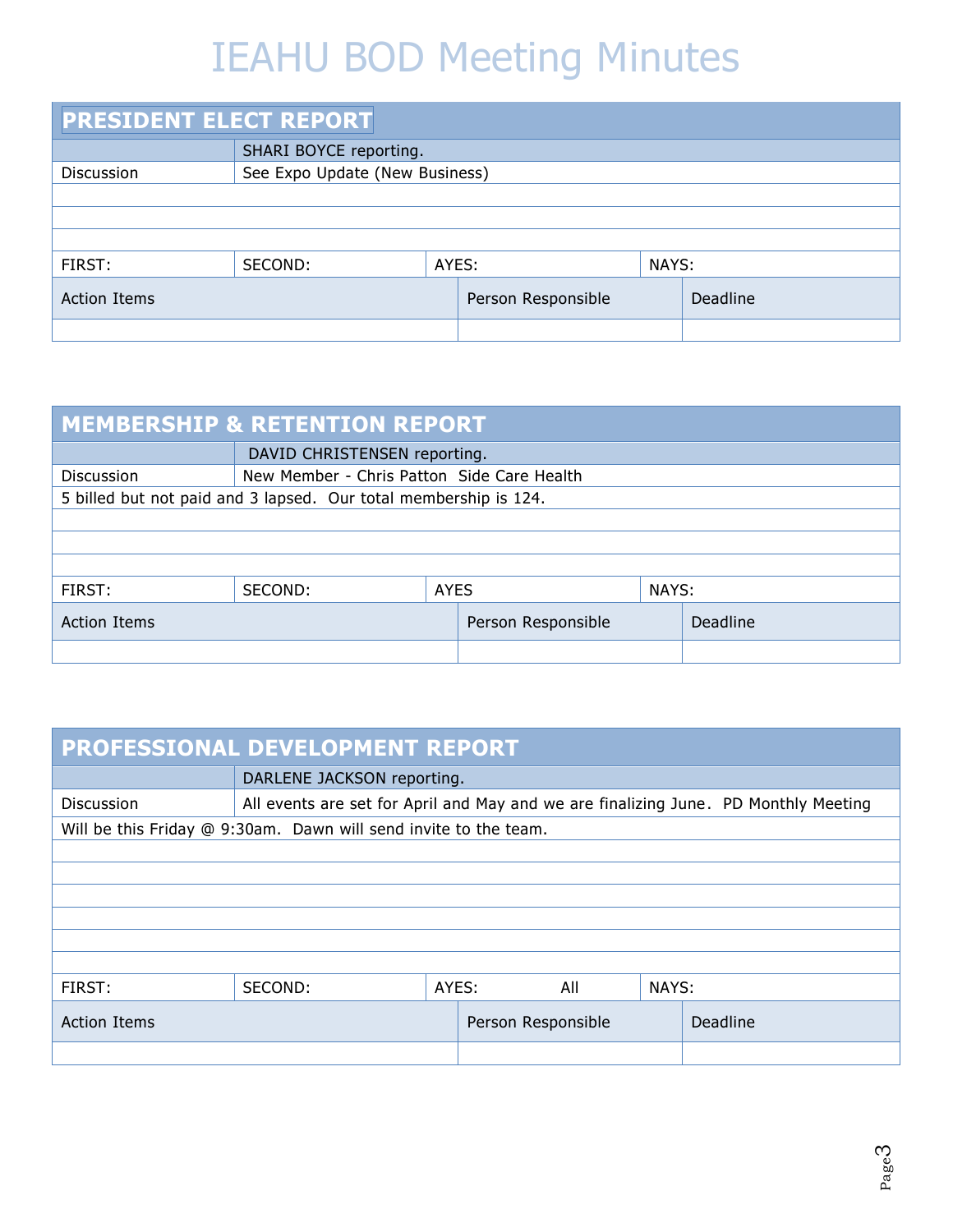| <b>LEGISLATION REPORT</b> |                                                                                                              |  |           |  |       |  |  |  |  |
|---------------------------|--------------------------------------------------------------------------------------------------------------|--|-----------|--|-------|--|--|--|--|
|                           | ASHLEY INGRAM reporting.                                                                                     |  |           |  |       |  |  |  |  |
| <b>Discussion</b>         |                                                                                                              |  |           |  |       |  |  |  |  |
|                           | Ashley is preparing for the Cap Summit. It is anticipated that the event is in person but leg visits will be |  |           |  |       |  |  |  |  |
| virtual.                  |                                                                                                              |  |           |  |       |  |  |  |  |
| No update on Bill Review  |                                                                                                              |  |           |  |       |  |  |  |  |
|                           |                                                                                                              |  |           |  |       |  |  |  |  |
|                           |                                                                                                              |  |           |  |       |  |  |  |  |
| FIRST:                    | SECOND:                                                                                                      |  | AYES: All |  | NAYS: |  |  |  |  |
| <b>Action Items</b>       | Deadline                                                                                                     |  |           |  |       |  |  |  |  |
|                           |                                                                                                              |  |           |  |       |  |  |  |  |

| <b>PAC REPORT</b>                                     |                                                                                                         |  |           |  |       |  |  |  |  |  |
|-------------------------------------------------------|---------------------------------------------------------------------------------------------------------|--|-----------|--|-------|--|--|--|--|--|
|                                                       | CRAIG GUSSIN reporting.                                                                                 |  |           |  |       |  |  |  |  |  |
| Discussion                                            |                                                                                                         |  |           |  |       |  |  |  |  |  |
|                                                       | We are averaging \$500 per month. Craig wants to schedule a PAC event for next month. Craig wants us to |  |           |  |       |  |  |  |  |  |
|                                                       | Develop an annual PAC event for the IE. Yolanda is looking into an event at Santa Anita.                |  |           |  |       |  |  |  |  |  |
|                                                       |                                                                                                         |  |           |  |       |  |  |  |  |  |
|                                                       |                                                                                                         |  |           |  |       |  |  |  |  |  |
|                                                       |                                                                                                         |  |           |  |       |  |  |  |  |  |
|                                                       |                                                                                                         |  |           |  |       |  |  |  |  |  |
| FIRST:                                                | SECOND:                                                                                                 |  | AYES: All |  | NAYS: |  |  |  |  |  |
| Person Responsible<br>Deadline<br><b>Action Items</b> |                                                                                                         |  |           |  |       |  |  |  |  |  |
|                                                       |                                                                                                         |  |           |  |       |  |  |  |  |  |

| <b>COMMUNICATIONS &amp; MEDIA REPORT</b>              |                                                                                        |       |  |       |  |  |  |  |  |
|-------------------------------------------------------|----------------------------------------------------------------------------------------|-------|--|-------|--|--|--|--|--|
|                                                       | SHARI BOYCE reporting.                                                                 |       |  |       |  |  |  |  |  |
| <b>Discussion</b>                                     |                                                                                        |       |  |       |  |  |  |  |  |
|                                                       | Reminder to everyone to take pictures at any and all events and forward them to Shari. |       |  |       |  |  |  |  |  |
| Newsletter is going out tomorrow with video.          |                                                                                        |       |  |       |  |  |  |  |  |
|                                                       |                                                                                        |       |  |       |  |  |  |  |  |
|                                                       |                                                                                        |       |  |       |  |  |  |  |  |
| FIRST:                                                | SECOND:                                                                                | AYES: |  | NAYS: |  |  |  |  |  |
| Deadline<br>Person Responsible<br><b>Action Items</b> |                                                                                        |       |  |       |  |  |  |  |  |
|                                                       |                                                                                        |       |  |       |  |  |  |  |  |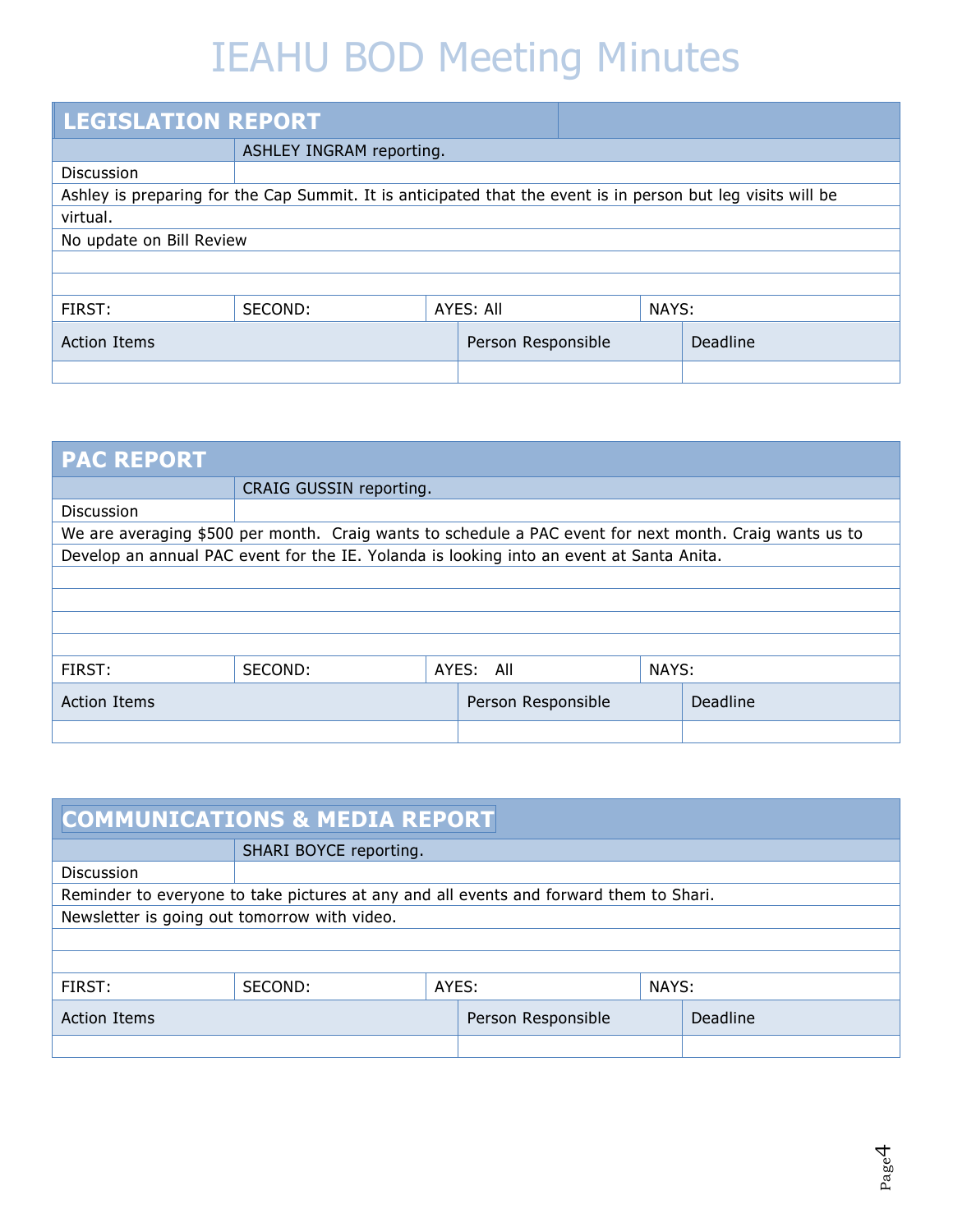| <b>AWARDS REPORT</b> |                         |                                                                  |  |     |       |  |  |  |  |  |
|----------------------|-------------------------|------------------------------------------------------------------|--|-----|-------|--|--|--|--|--|
|                      | YOLANDA WEBB reporting. |                                                                  |  |     |       |  |  |  |  |  |
| Discussion           |                         | IEAHU earned NAHU's Gold Chapter Certification as of March 18th. |  |     |       |  |  |  |  |  |
|                      |                         |                                                                  |  |     |       |  |  |  |  |  |
|                      |                         |                                                                  |  |     |       |  |  |  |  |  |
|                      |                         |                                                                  |  |     |       |  |  |  |  |  |
|                      |                         |                                                                  |  |     |       |  |  |  |  |  |
| FIRST:               | SECOND:                 | AYES:                                                            |  | All | NAYS: |  |  |  |  |  |
| <b>Action Items</b>  |                         | Deadline<br>Person Responsible                                   |  |     |       |  |  |  |  |  |
|                      |                         |                                                                  |  |     |       |  |  |  |  |  |

| <b>MEDICARE REPORT</b>                                                                                       |                         |                    |  |          |  |
|--------------------------------------------------------------------------------------------------------------|-------------------------|--------------------|--|----------|--|
|                                                                                                              | YOLANDA WEBB reporting. |                    |  |          |  |
| <b>Discussion</b>                                                                                            |                         |                    |  |          |  |
| Yolanda is challenged with calls wanting to be sponsors. Sr Summit has started their promotion of the event. |                         |                    |  |          |  |
| People are excited and starting to register for the event.                                                   |                         |                    |  |          |  |
|                                                                                                              |                         |                    |  |          |  |
|                                                                                                              |                         |                    |  |          |  |
| FIRST:                                                                                                       | SECOND:                 | AYES:              |  | NAYS:    |  |
| <b>Action Items</b>                                                                                          |                         | Person Responsible |  | Deadline |  |
|                                                                                                              |                         |                    |  |          |  |

| <b>VANGUARD COUNCIL REPORT</b>                                                                                        |                       |                    |                       |          |  |  |
|-----------------------------------------------------------------------------------------------------------------------|-----------------------|--------------------|-----------------------|----------|--|--|
|                                                                                                                       | TIM FLORES reporting. |                    |                       |          |  |  |
| <b>Discussion</b>                                                                                                     |                       |                    |                       |          |  |  |
| Victoria Club Casino Night event is scheduled for August. Henry is working with Tim on this event.                    |                       |                    |                       |          |  |  |
| Kristie is working with a brewery for a summer event - Kings Brewery in June in Rancho Cucamonga                      |                       |                    |                       |          |  |  |
| Adrianna is working on the Bullfight event for May 28 <sup>th</sup> . Working with both LA and OC chapters. \$40 cost |                       |                    |                       |          |  |  |
| The event is held in Artesia includes meal, bullfight and concert.                                                    |                       |                    |                       |          |  |  |
|                                                                                                                       |                       |                    |                       |          |  |  |
|                                                                                                                       |                       |                    |                       |          |  |  |
| FIRST:                                                                                                                | SECOND:               |                    | NAYS:<br>AYES:<br>All |          |  |  |
| <b>Action Items</b>                                                                                                   |                       | Person Responsible |                       | Deadline |  |  |
|                                                                                                                       |                       |                    |                       |          |  |  |